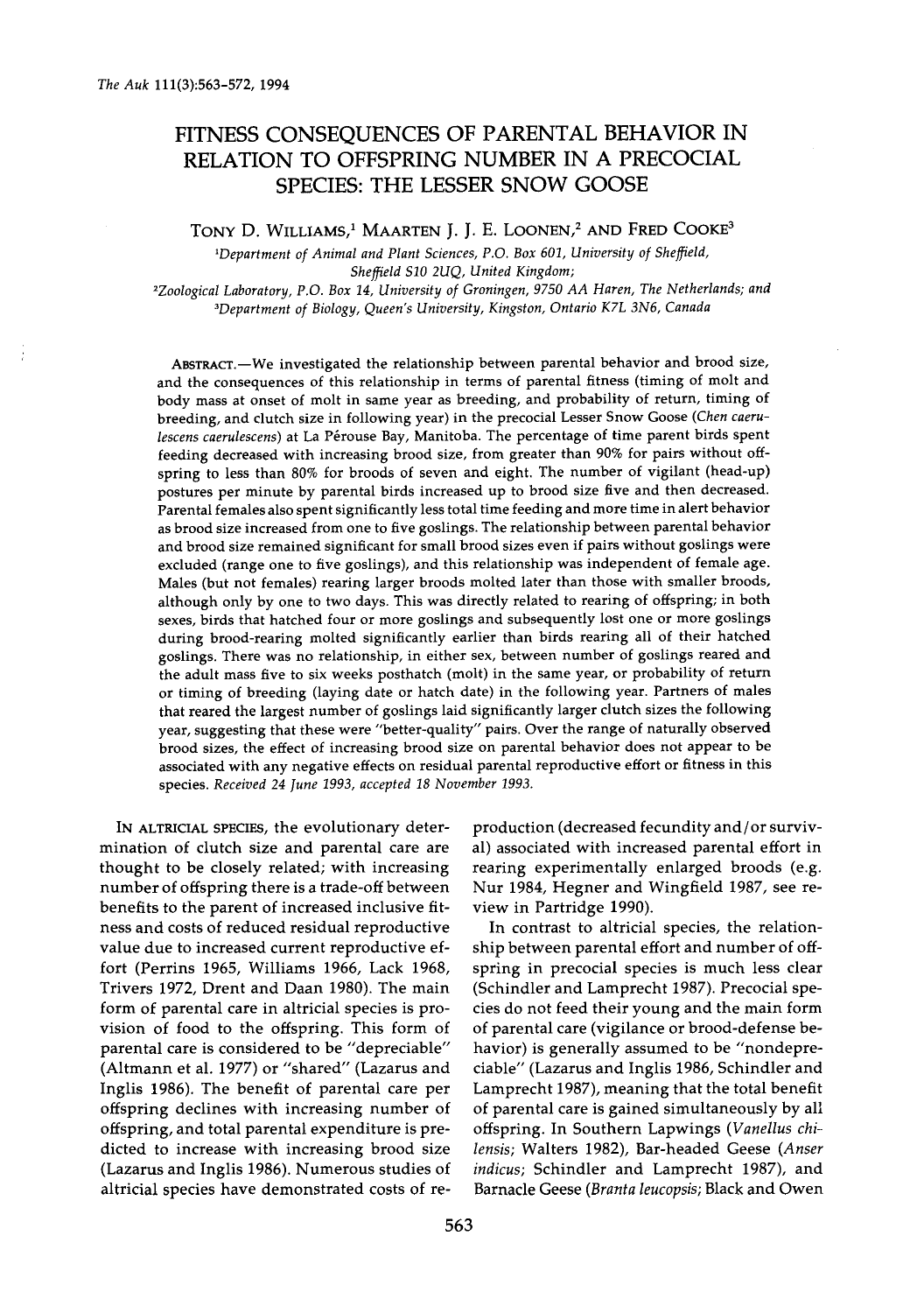**1989a, Forslund 1993), parents spent more time in vigilance behavior and less time foraging with increasing brood size, although no such relationship was found in Pink-footed Geese (A. bracyrhynchus; Lazurus and Inglis 1978) or in an earlier study of the Lesser Snow Goose (Chen caerulescens caerulescens; Lessells 1987). Schindler and Lamprecht (1987) suggested that in precocial species reduced foraging time of parent birds, associated with increasing brood size, may reduce parental fitness and, thus, represent a form of depreciable care. However, very few studies have considered actual fitness costs of rearing different numbers of offspring in precocial species. Parental care will only influence clutch size if the parent incurs such fitness costs, in terms of decreased future fecundity and/or survival. Otherwise, optimal clutch size should be infinite with respect to parental effort during brood rearing (Lessells 1987).** 

**In this paper we first analyze the relationship between parental behavior and brood size (decreased feeding performance and increased vigilance behavior) in the precocial Lesser Snow Goose. Second, as other parental traits (e.g. age or "quality") may be correlated both with the level of parental care and the number of offspring reared (Black and Owen 1989b, Clutton-Brock 1991), we investigate the effect of parental age on this relationship. Finally, correlational studies of parental behavior and brood size can be misleading because time (or energy) costs may not reflect fitness costs (Clutton-Brock 1991, Clutton-Brock and Godfray 1991). Therefore, we use data from a long-term population study of this species to investigate the relationship between number of offspring reared and five measures of residual parental fitness: (1) timing of molt and body mass at molt in the same year as brood rearing; and (2) probability of return, timing of breeding, and clutch size in the year following brood rearing.** 

## **METHODS**

General methods and measures of parental fitness.-Data **on the breeding biology of the Lesser Snow Goose**  have been collected at La Pérouse Bay, Manitoba **(58ø43'N 93ø27'W) from 1968 to 1993. General field methods and details of the species' breeding biology are given in Cooke et al. (1985), Cooke and Rockwell (1988) and Cooch and Cooke (1991). In each year up to 2,000 nests were visited daily throughout hatch to obtain data on mean hatch date, the number of goslings leaving the nest (GLN), and the band numbers**  **of breeding adults. All hatching goslings were marked with individually numbered web tags. For a smaller sample of nests (those found at the one-egg stage and visited daily throughout egg laying), the date of clutch initiation (laying date) and total clutch laid (TCL) were also known. Since 1972, 4,000 to 7,000 adults and goslings have been banded annually prior to fledging of the goslings, five to six weeks after mean hatch date. During banding all birds were sexed by cloacal examination, each received a metal Canadian Wildlife Service band, and female goslings and all adults received a year-specific colored alphanumeric band. Only female goslings were color banded because this species shows highly female-biased philopatty; therefore, only known-age females were available for behavioral observations. The presence of web tags on goslings encountered at banding allowed the gosling's natal nest and parents to be identified, and the number of goslings reared (brood size at banding, BSB) to be determined. The timing of molt was determined for adults by measuring the length of the ninth primary at banding. To determine return rates any record of resightings (during nesting or brood rearing) and recaptures (during banding) of banded birds between 1973 and 1992 were used. As data were pooled over years, initial year of capture (the broodrearing year for which BSB was known) was restricted to 1988 or earlier so that there were at least four potential re-encounter years (only 2% of birds were re-encountered five or more years after the broodrearing year,**  $n = 3,466$ **. Adult body mass and ninth primary length at banding varied significantly with year and absolute date. Therefore, data were converted to residuals from predicted year and date values (using the GLM procedure; SAS Institute 1990) before analysis of the relationship with respect to brood size. Similarly, there was significant annual variation in mean laying date, hatch date, and clutch size. Therefore, all data were converted to residuals from annual means before being pooled over years. All data were restricted to older birds (five or more years of age) for which age and fecundity are statistically independent in this population.** 

**Data on foraging behavior were collected in 1985, 1986, and 1992, and general activity budgets were recorded in 1991 and 1992 during the brood-rearing period. All observations were made between hatch and banding from a permanent, 5-m-high tower situated on intertidal feeding flats (Randy's Fiats) adjacent to the nesting area. For all pairs from which data were obtained, at least one adult was banded (and, therefore, of known sex) and, whenever possible, pairs with known-age females were chosen. Observations were made throughout daylight hours, from 0500-2200 CST, with a minimum of 24 records obtained for each hourly interval. Due to disturbance from other researchers on the feeding flats, more observations were made in the early morning (0500- 0900, 48%) than during the later part of the day, but**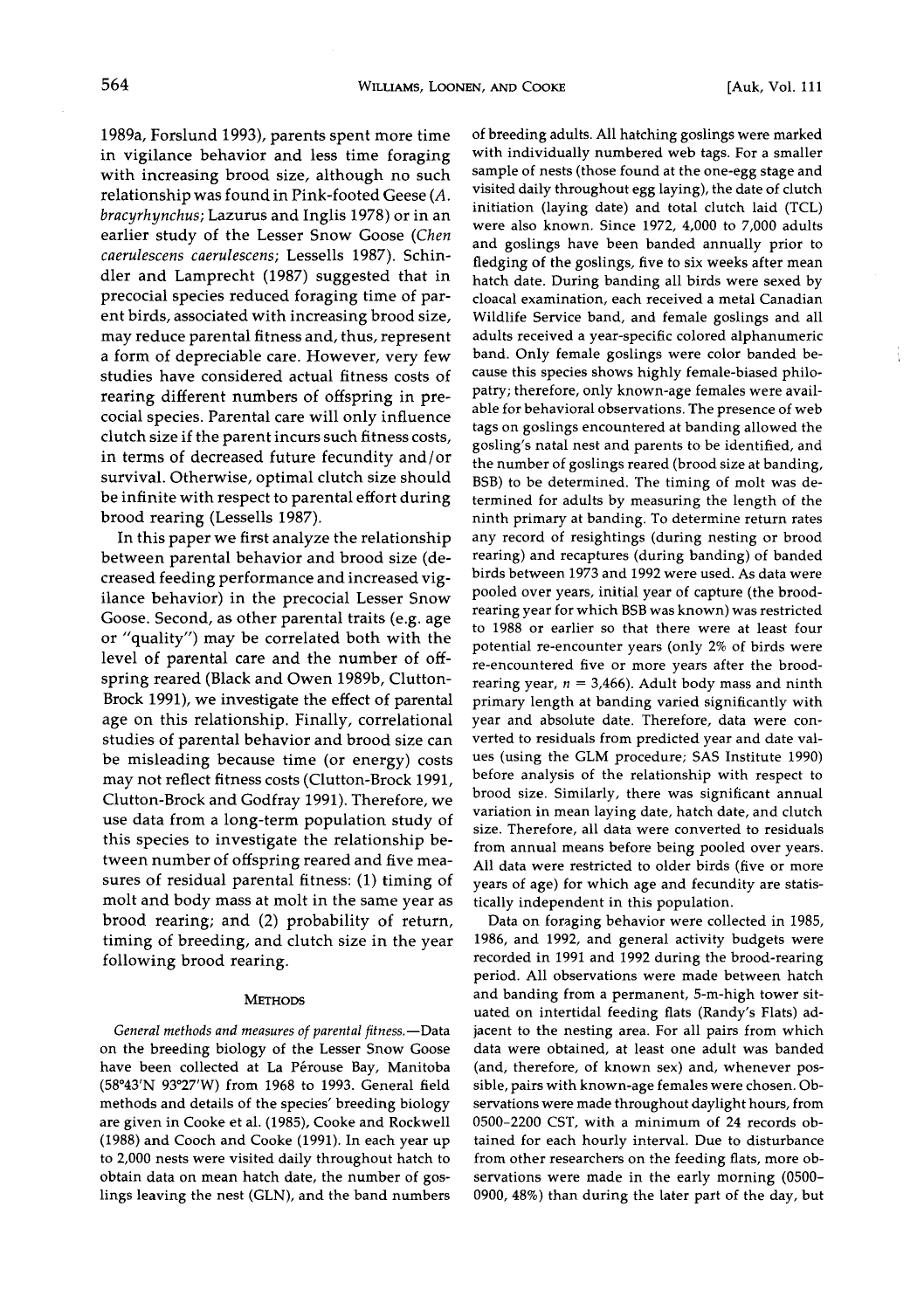**time of observation was not biased with respect to brood size.** 

Foraging behavior.-Foraging behavior was recorded **continuously. Observations started once the bird adopted the head-down feeding posture and ended after 5 (1992) or 10 (1985, 1986) min, or when the bird changed to nonforaging behavior (preening, sleeping, or drinking). The following were recorded: (1) total observation time; (2) total time spent feeding (in head-down position); (3) number of feeding bouts, delimited by the bird stopping feeding and adopting the head-up posture while either stationary or moving; and (4) number of steps during feeding bouts. In addition, peck rates were measured at the beginning or end of each observation by counting the time taken for 50 pecks during bouts of continuous foraging (i.e. with no interruptions by head-up postures; Sedinger and Raveling 1988). Using these data the following additional variables were calculated: (1) number of pecks per minute during continuous feeding; (2) percentage of time spent feeding (feeding time/total study time); (3) number of vigilant, headup postures per minute; and (4) number of steps per minute feeding. Sex, brood size, and band information also were recorded for all individuals.** 

**Foraging behavior in relation to brood size was analyzed by multiple regression using the GLIM statistical package (Numerical Algorithms Group 1987), correcting for variation in adult sex, days since mean hatch, and year. Dependent variables were transformed to improve the distribution of the residuals: percentage time feeding (arcsine transformed), number of head-ups, and steps per minute feeding (both square-root transformed). Models were constructed using a stepwise procedure including both linear and quadratic terms for the independent variables. Tests for inclusion of independent variables were based on an F-distribution of the change in deviance per degree of freedom, when the variable was dropped from the model, divided by the deviance per degree of freedom in the full model. Brood size, days since mean hatch date, year, and sex were included as independent variables, and year and sex were entered as factors.** 

Activity budgets.--Activity budgets were recorded, **in addition to detailed feeding behavior, to test the possibility that differences in foraging behavior in relation to brood size might be compensated for by changes in other behaviors. These were obtained using a scan-sampling technique, activity being record**ed at 5-s intervals over 4-min periods ( $n = 48$  records). **In all cases activity of both birds of a pair was recorded consecutively. The following activities were distinguished: feeding (head-down), alert or vigilant (headup plus extreme head-up of Lazarus and Inglis 1978), motor (swimming or walking, and not feeding), comfort (preening, stretching or resting), drinking, and social (usually inter- or intrabrood interactions). Birds brooding goslings were excluded from observations.** 



**FIG. l. Relationship between percentage of time spent feeding and brood size in Lesser Snow Geese.**   $\bar{x} \pm \text{SE}$ , with sample sizes above points. Equation for line is  $Y = 1.237 - 0.0202X$ , where X is brood size.

**We assumed that the proportion of total 5-s activity records spent in each activity reflected the actual proportion of time spent in each activity (following Eber**hardt et al. 1989). Contingency table analysis and **Spearman rank correlations were used to analyze activity budgets in relation to sex, year, brood size, or female age. All analyses were carried out using SAS (SAS Institute 1990).** 

# **RESULTS**

Foraging behavior.-The percentage time spent **feeding by parental birds decreased linearly**  with increasing brood size (Fig.  $1; F = 15.79$ , df **= 1 and 608, P < 0.001) from greater than 90% for zero brood sizes to less than 80% for brood sizes of seven and eight. The number of alert (head-up) postures per min by parents also varied significantly with brood size (Fig. 2; F = 12.41, df = 2 and 617, P < 0.001), increasing for brood sizes from one to five and then decreasing for larger broods. The relationships between these two behavioral variables and brood size were not significantly different in male and female birds (ANCOVA, sex x brood interac**tion; feeding,  $F = 1.78$ ; head-ups,  $F = 0.12$ ). **There was no significant relationship between number of pecks or number of steps per minute**  feeding and brood size ( $P > 0.05$ ). Trends in **parental behavior with brood size have often been reported to be dependent on inclusion of pairs without offspring (e.g. Sedinger and Raveling 1990). Therefore, data were reanalyzed for**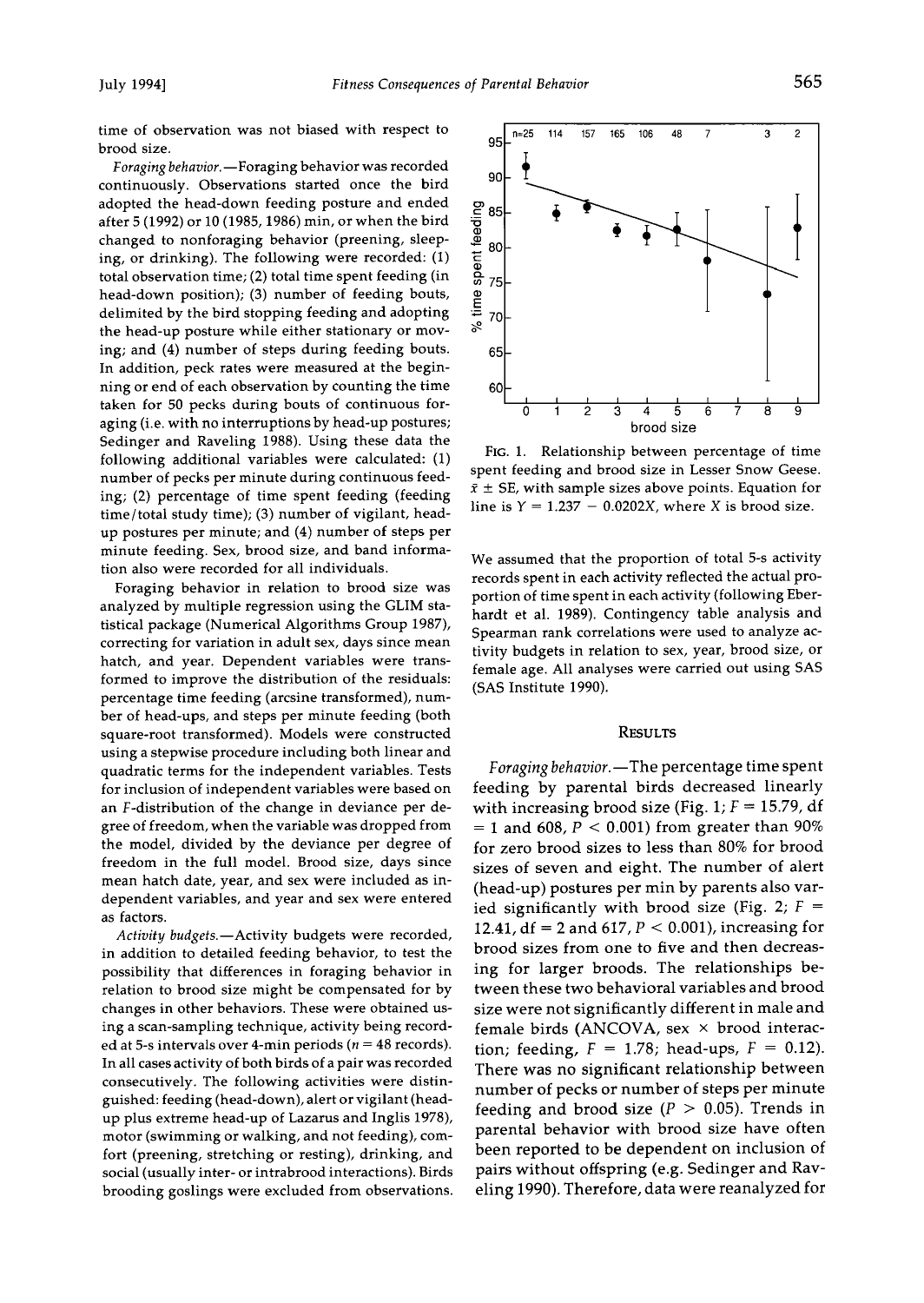

**F•G. 2. Relationship between number of head-up postures per minute and brood size in Lesser Snow**  Geese.  $\bar{x} \pm \text{SE}$ , with sample sizes above points. Equation for line is  $Y = 1.050 + 0.1418X - 0.0156X^2$ , where **X is brood size.** 

**brood sizes of one to five only. For this restricted data set, both behavioral parameters were still significantly related to brood size (percentage time spent feeding, F = 7.65, df = 1 and 575, P < 0.01, number of head-ups per minute,**   $F = 3.72$ , df = 2 and 580,  $P < 0.05$ ).

Activity budgets.-There were significant differences in activity budgets between sexes  $(X^2)$ **= 246.8, df = 5, P < 0.001, data pooled across years) so males and females were analyzed separately. Males spent more time alert and less time feeding than females (Table 1). The proportion of time spent in different behaviors did**  not vary between years in either sex (males,  $X^2$  $= 0.215$ ; females,  $X^2 = 0.616$ ; comfort, drinking, **and social behaviors accounted for less than 5% of the total time, so these behaviors were pooled** 

**TABLE 2. Activity budgets of male and female Lesser Snow Geese in relation to brood size.** 

| Brood  |    | Percent time spent in each activity |      |       |       |  |  |  |
|--------|----|-------------------------------------|------|-------|-------|--|--|--|
| size   | n  | Alert<br>Feeding                    |      | Motor | Other |  |  |  |
| Female |    |                                     |      |       |       |  |  |  |
| 1      | 37 | 85.2                                | 3.3  | 6.4   | 5.1   |  |  |  |
| 2      | 64 | 87.8                                | 6.0  | 4.8   | 1.4   |  |  |  |
| 3      | 72 | 83.8                                | 5.2  | 5.8   | 5.2   |  |  |  |
| 4      | 48 | 87.9                                | 5.2  | 5.3   | 1.6   |  |  |  |
| 5      | 12 | 75.7                                | 8.5  | 8.5   | 7.3   |  |  |  |
| Male   |    |                                     |      |       |       |  |  |  |
| 1      | 37 | 81.2                                | 8.6  | 6.6   | 3.6   |  |  |  |
| 2      | 64 | 82.9                                | 10.6 | 5.7   | 0.9   |  |  |  |
| 3      | 72 | 78.9                                | 11.3 | 6.3   | 3.5   |  |  |  |
| 4      | 48 | 79.5                                | 12.2 | 6.0   | 2.2   |  |  |  |
| 5      | 12 | 79.2                                | 10.4 | 8.7   | 1.7   |  |  |  |

**with motor behavior). Therefore, data were pooled across years.** 

**In females, for brood sizes of one or more, the proportion of total time spent alert and time**  spent feeding were positively  $(r = 0.14, n = 239)$ ,  $P < 0.05$ ) and negatively ( $r = -0.11$ ,  $n = 239$ , **P = 0.07) correlated with brood size, respectively (Table 2). Time spent in motor or other activities was not related to brood size (P > 0.50). Females without goslings spent significantly more time feeding and less time in alert and other behaviors than females with one or**  more goslings (Table 1;  $X^2 = 49.8$ , df = 2, P < **0.001). With pairs without offspring included, the time spent alert and time spent feeding were**  more highly positively ( $r = 0.22$ ,  $n = 253$ ,  $P <$ 0.001) and negatively ( $r = -0.18$ ,  $n = 253$ ,  $P <$ **0.01) correlated with brood size, respectively. For individuals with goslings, the proportion of time spent alert was negatively correlated**  with time spent feeding ( $r = -0.535$ ,  $P < 0.0001$ ),

**TABLE 1. Activity budgets of male and female Lesser Snow Geese with and without broods. Values are percentages of total number of observations.** 

|               |     |                  | Activity |       |         |       |       |        |
|---------------|-----|------------------|----------|-------|---------|-------|-------|--------|
| Year          | Sex | $\boldsymbol{n}$ | Feeding  | Alert | Comfort | Motor | Drink | Social |
| With brood    |     |                  |          |       |         |       |       |        |
| 1991          | M   | 147              | 80.1     | 10.7  | 1.6     | 6.2   | 1.2   | 0.2    |
| 1991          | F   | 147              | 84.2     | 5.6   | 3.1     | 5.5   | 1.5   | 0.1    |
| 1992          | M   | 92               | 81.5     | 11.1  | 0.3     | 6.0   | 1.1   | < 0.1  |
| 1992          | F   | 92               | 87.4     | 5.5   | 0.4     | 5.6   | 1.0   | < 0.1  |
| Without brood |     |                  |          |       |         |       |       |        |
| 1992          | M   | 14               | 92.3     | 2.2   | 0.0     | 5.5   | 0.0   | 0.0    |
| 1992          | F   | 14               | 94.9     | 0.9   | 0.0     | 4.0   | 0.2   | 0.0    |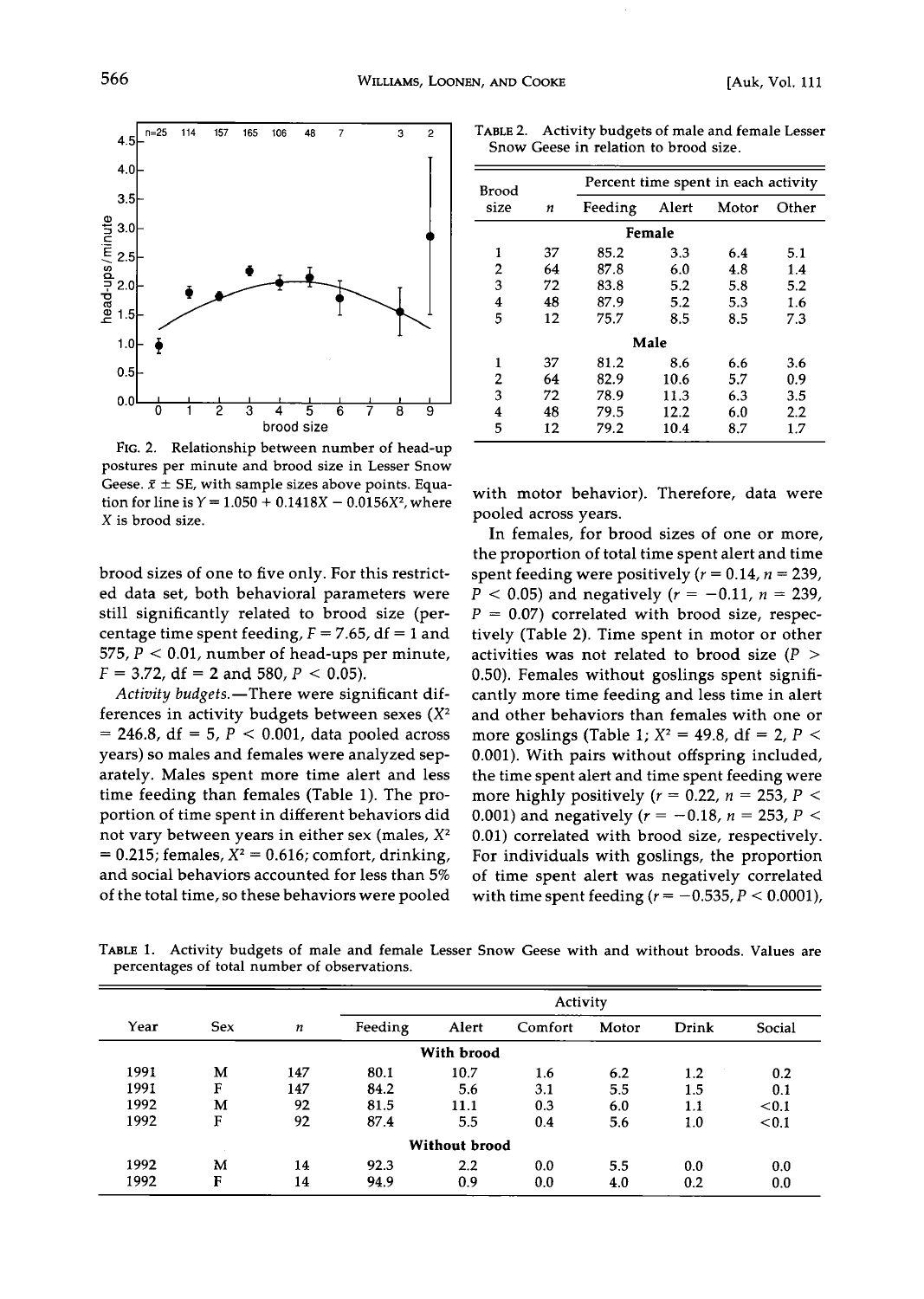**TABLE 3. Adult mass and timing of molt (indicated by ninth-primary length) in relation to brood size at banding (BSB, 5-6 weeks posthatch), and timing of molt in relation to brood loss (number of goslings reared compared to number leaving the nest, GLN-BSB). Values are mean residuals (to correct for variation with year and date), with standard error and sample size.** 

| Adult mass $(g)$ |                            | Ninth-primary length (mm) |                            |      |                            |  |
|------------------|----------------------------|---------------------------|----------------------------|------|----------------------------|--|
| <b>BSB</b>       | $\bar{x} \pm \text{SE}(n)$ | <b>BSB</b>                | $\bar{x} \pm \text{SE}(n)$ | Loss | $\bar{x} \pm \text{SE}(n)$ |  |
| <b>Females</b>   |                            |                           |                            |      |                            |  |
| $\bf{0}$         | $-7.8 \pm 10.9$ (93)       | 0                         | $3.25 \pm 2.92$ (64)       | 0    | $-1.55 \pm 2.86$ (73)      |  |
| 1                | $12.7 \pm 11.2$ (151)      |                           | $1.23 \pm 2.50$ (108)      |      | $-2.33 \pm 2.36$ (109)     |  |
| $\overline{2}$   | $-4.4 \pm 8.6$ (230)       | 2                         | $0.86 \pm 1.78$ (135)      | 2    | $2.34 \pm 2.55(65)$        |  |
| 3                | $-7.8 \pm 6.7$ (303)       | 3                         | $-1.83 \pm 1.79$ (172)     | 3    | $2.07 \pm 3.88$ (38)       |  |
| 4                | $8.5 \pm 9.7$ (207)        | 4                         | $-2.14 \pm 2.39$ (111)     | 4    | $5.78 \pm 4.17$ (25)       |  |
| 5                | $5.1 \pm 12.7$ (85)        | 5                         | $3.05 \pm 3.87$ (31)       |      |                            |  |
|                  |                            |                           | Males                      |      |                            |  |
| 0                | $9.3 \pm 26.6$ (24)        | 0                         | $15.53 \pm 4.55(15)$       | 0    | $-3.49 \pm 3.76$ (39)      |  |
| 1                | $17.1 \pm 26.6$ (48)       |                           | $10.19 \pm 4.27$ (35)      |      | $-4.80 \pm 2.77(45)$       |  |
| 2                | $-12.1 \pm 16.9$ (96)      |                           | $-1.33 \pm 2.80$ (60)      |      | $-4.75 \pm 4.35(34)$       |  |
| 3                | $4.6 \pm 11.6$ (133)       | 3                         | $-2.99 \pm 2.75(71)$       | 3    | $7.37 \pm 5.59$ (16)       |  |
| 4                | $-9.5 \pm 15.0$ (107)      | 4                         | $-4.12 \pm 2.37(63)$       | 4    | $12.61 \pm 5.13(12)$       |  |
| 5                | $11.7 \pm 24.0$ (45)       | 5                         | $-2.92 \pm 7.88$ (13)      |      |                            |  |

**but not with time spent in other behaviors (P**   $> 0.30$ .

**In males, for brood sizes of one or more, there was no correlation between brood size and either proportion of total time spent alert or time spent feeding (Spearman rank, r = 0.09, n = 239**  and  $r = -0.06$ ,  $n = 239$ , respectively; Table 2). **Similarly, time spent in motor or other activities**  was not related to brood size  $(P > 0.50)$ . How**ever, as for females, males without goslings spent significantly more time feeding and less time in alert and other behaviors than males**  with one or more goslings (Table 1;  $X^2 = 62.7$ ,  $df = 2$ ,  $P < 0.001$ ). If these pairs without off**spring were included, time spent alert and time spent feeding were significantly positively (r =**  0.18,  $n = 253$ ,  $P < 0.01$ ) and negatively ( $r =$ **-0.14, n = 253, P < 0.05) correlated with brood size, respectively. For individuals with goslings, the proportion of time spent alert was negatively correlated with time spent feeding**   $(r = -0.658, n = 239, P < 0.0001)$ , but not with time spent in other behaviors ( $P > 0.20$ ).

Effect of female age on behavior.**-For knownage females, using data on foraging behavior, there was no significant relationship between female age and either percentage time spent**  feeding  $(F = 0.07)$  or number of head-ups per minute  $(F = 0.13)$ . If the foraging-behavior data **were restricted only to known-age females, and female age was included as a variable in the model, both the behavioral variables were still** 

**significantly related to brood size (percentage**  time spent feeding,  $F = 5.19$ , df = 1,263,  $P <$ 0.05; number of head-ups per minute,  $F = 9.56$ ,  $df = 1,269, P < 0.01$ ).

Parental fitness and brood size.**-**Adult body mass **at banding did not vary significantly with number of offspring reared (BSB) in either males or females, either with pairs without offspring in**cluded (Table 3) or excluded  $(P > 0.70$  in all **cases). Similarly, adult mass was not related to brood loss (GLN-BSB) in either sex (P > 0.70 in all cases).** 

**There was no significant difference in the number of days between hatch and banding for different brood sizes (BSB), so we did not explicitly control for this in subsequent analyses. Ninth-primary length decreased significantly with increasing BSB (for all brood sizes) in males (F = 13.41, P < 0.001) by an average 3.96 mm for each additional gosling (i.e. males with larger broods molted significantly later; Table 3). Primary length also decreased in females, by 0.91 mm per additional gosling, but this was not significant (F = 1.74; Table 3). This relationship remained significant in males if data were restricted to broods of one or more (3.51**  mm per gosling;  $F = 7.65$ ,  $P = 0.006$ ). For birds **hatching four or more goslings, ninth-primary length increased significantly with increasing brood loss in males (4.01 mm per gosling lost,**   $F = 6.28$ ,  $P = 0.013$ ), and this relationship ap**proached significance in females (2.27 mm per**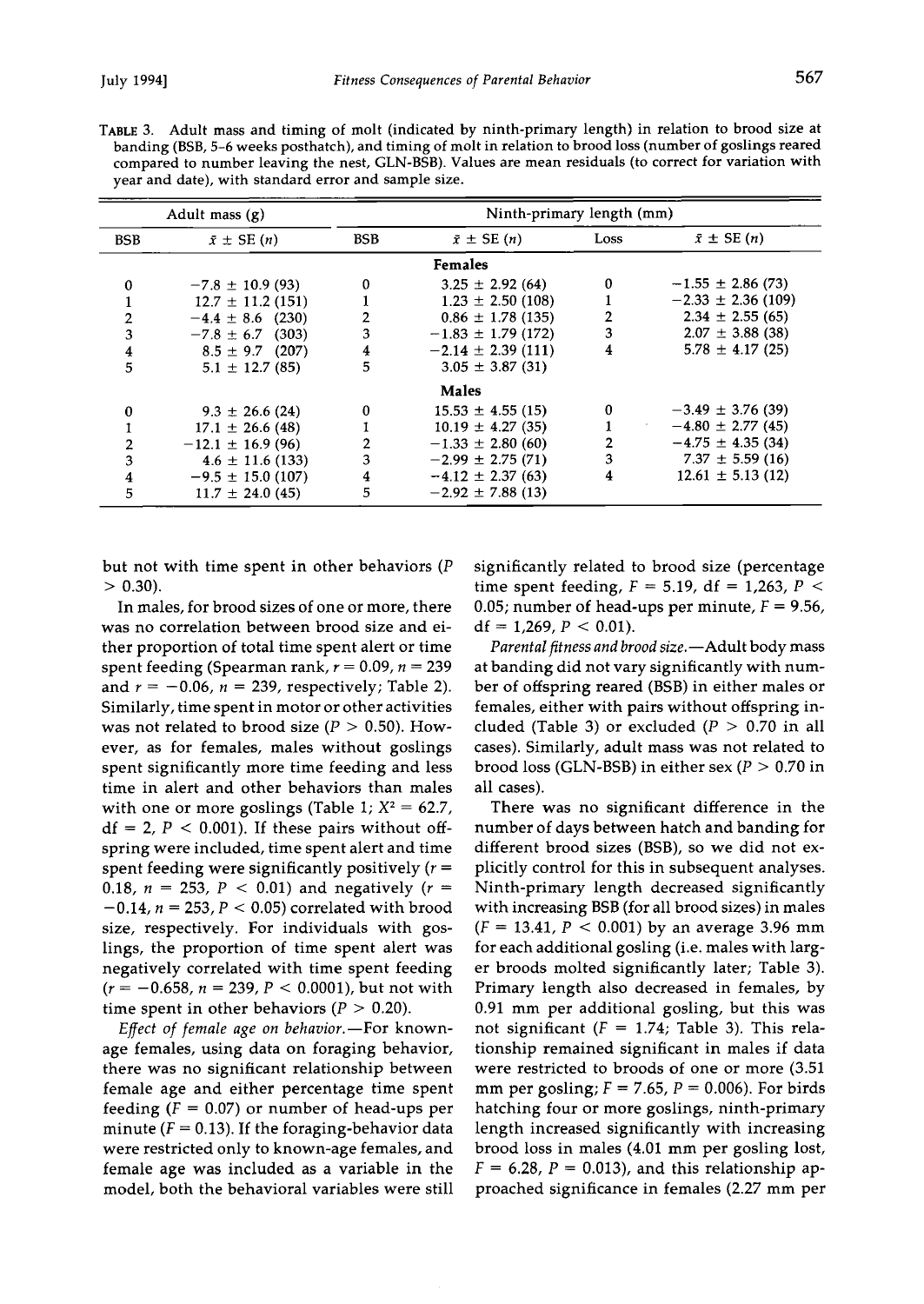**-- -- 83.3 (12)** 

|                | Laying date           | Hatch date            | Clutch size          | Percent<br>re-encountered <sup>®</sup> |
|----------------|-----------------------|-----------------------|----------------------|----------------------------------------|
|                |                       | <b>Females</b>        |                      |                                        |
| 1              | $0.47 \pm 0.39$ (17)  | $-0.18 \pm 0.28$ (62) | $0.17 \pm 0.14$ (62) | 68.1 (160)                             |
| $\overline{2}$ | $-0.19 \pm 0.45$ (18) | $-0.27 \pm 0.21$ (93) | $0.09 \pm 0.12$ (93) | 68.5 (276)                             |
| 3              | $-0.44 \pm 0.37$ (27) | $-0.23 \pm 0.19$ (78) | $0.31 \pm 0.14$ (78) | 65.0 (257)                             |
| $\overline{4}$ | $-0.03 \pm 0.57$ (16) | $-0.50 \pm 0.27$ (56) | $0.56 \pm 0.17(56)$  | 64.6 (192)                             |
| 5 <sup>b</sup> | $-0.71 \pm 0.80(8)$   | $0.35 \pm 0.40$ (28)  | $0.27 \pm 0.19$ (28) | 73.0 (74)                              |
|                |                       |                       |                      |                                        |

**Males** 

 $-0.84 \pm 0.43$  (24)  $-0.32 \pm 0.37$  (33)  $-0.08 \pm 0.17$  (33)  $-71.7$  (92)  $-0.32 \pm 0.37 \ (33)$   $0.08 \pm 0.17 \ (33)$   $71.7 \ (92)$ <br> $-0.20 \pm 0.30 \ (29)$   $0.17 \pm 0.24 \ (29)$   $64.1 \ (92)$  $-0.20 \pm 0.30$  (29)  $-0.30 \pm 0.40$  (28)  $-0.30 \pm 0.40$  (28)  $-0.80 \pm 0.23$  (28)  $-0.7 \pm 0.23$  (28)  $-0.4 \pm 0.23$  $-0.30 \pm 0.40$  (28)  $-0.80 \pm 0.23$  (28)  $-70.4$  (81)<br>  $0.16 \pm 0.72$  (8)  $-0.52 \pm 0.33$  (8)  $-80.5$  (41)  $0.52 \pm 0.33(8)$ 

**TABLE 4. Effect of brood size at banding (BSB) on laying date, hatch date, clutch size, and probability of being re-encountered in the following year. Laying date, hatch date, and clutch size given as residuals** 

**ß 'n in parentheses.** 

**6 b**  $-$ 

**Brood sizes 5 and 6 pooled for laying date, hatch date, and clutch size, as well as for return rate in males.** 

**gosling lost, F = 3.23, P = 0.071; Table 3); birds that had the greatest reduction in brood size molted significantly earlier.** 

**There was no significant difference in laying date (in females), or hatch date (in both sexes) in the following year, relative to the number of offspring reared the previous year (P > 0.20 in all cases; Table 4). Residual mean clutch size increased with number of goslings reared the previous year in males (** $b = 0.22$ **,**  $F = 7.12$ **,**  $P =$ **0.009); males rearing larger broods bred with females that laid larger clutches the following year. The relationship between clutch size and number of goslings reared was also positive in**  females  $(b = 0.09)$ , but this relationship was not **significant (F = 2.90, P = 0.09; Table 4).** 

**The probability of birds being re-encountered in any subsequent year, up to four years after BSB, did not vary with number of goslings**  (BSB) reared in either males  $(X^2 = 3.15, df = 4,$  $P > 0.50$ ) or females ( $X^2 = 6.10$ , df = 5,  $P > 0.30$ ; **Table 4). Similarly, among those birds which were subsequently reencountered there was no difference in the probability of the bird being seen in the year following BSB compared to two**  or more years later, relative to BSB (males,  $X^2$  $= 3.79$ , df  $= 4$ ,  $P > 0.40$ , females,  $X^2 = 3.98$ , df  $= 5, P > 0.50$ ; that is, there was no evidence **that birds rearing larger broods were more likely to skip a breeding attempt.** 

## **DISCUSSION**

**Male and female Lesser Snow Geese had significantly different overall activity budgets dur-** ing brood rearing at La Pérouse Bay; males spent **more time alert and less time feeding compared to females (although both sexes showed the same trends in behavior with respect to brood size). This sex difference in behavior clearly was related to the presence or absence of offspring. In pairs without goslings, activity budgets did not differ between sexes. Several other studies similarly have shown that female geese spend more time feeding than males during brood rearing (Harwood 1977, Lazarus and Inglis 1978, Lessells 1987) and that males spend more time in the alert, head-up posture (Black and Owen 1989a, b, Sedinger and Raveling 1990). Sedinger and Raveling (1990) suggested that male Canada Geese (Branta canadensis) perform more brood defense and vigilance behavior so that their mates can spend more time feeding in order to recover body reserves lost during egg laying and incubation (Raveling 1979). Male Lesser Snow Geese spent more time in alert (vigilance) behavior than did females for each brood size (Table 1). This suggests that the role of male Lesser Snow Geese may actually be more**  important than that of females in brood defense **and vigilance behavior. Martin et al. (1985) reported a rapid reduction in brood size of single parent females, and decreased gosling survival (in one year) in broods where the male was experimentally removed, compared to biparental families.** 

**Foraging behavior of Lesser Snow Geese was significantly related to brood size in both sexes; birds adopted the alert (vigilant) posture more frequently with increasing brood size up to five**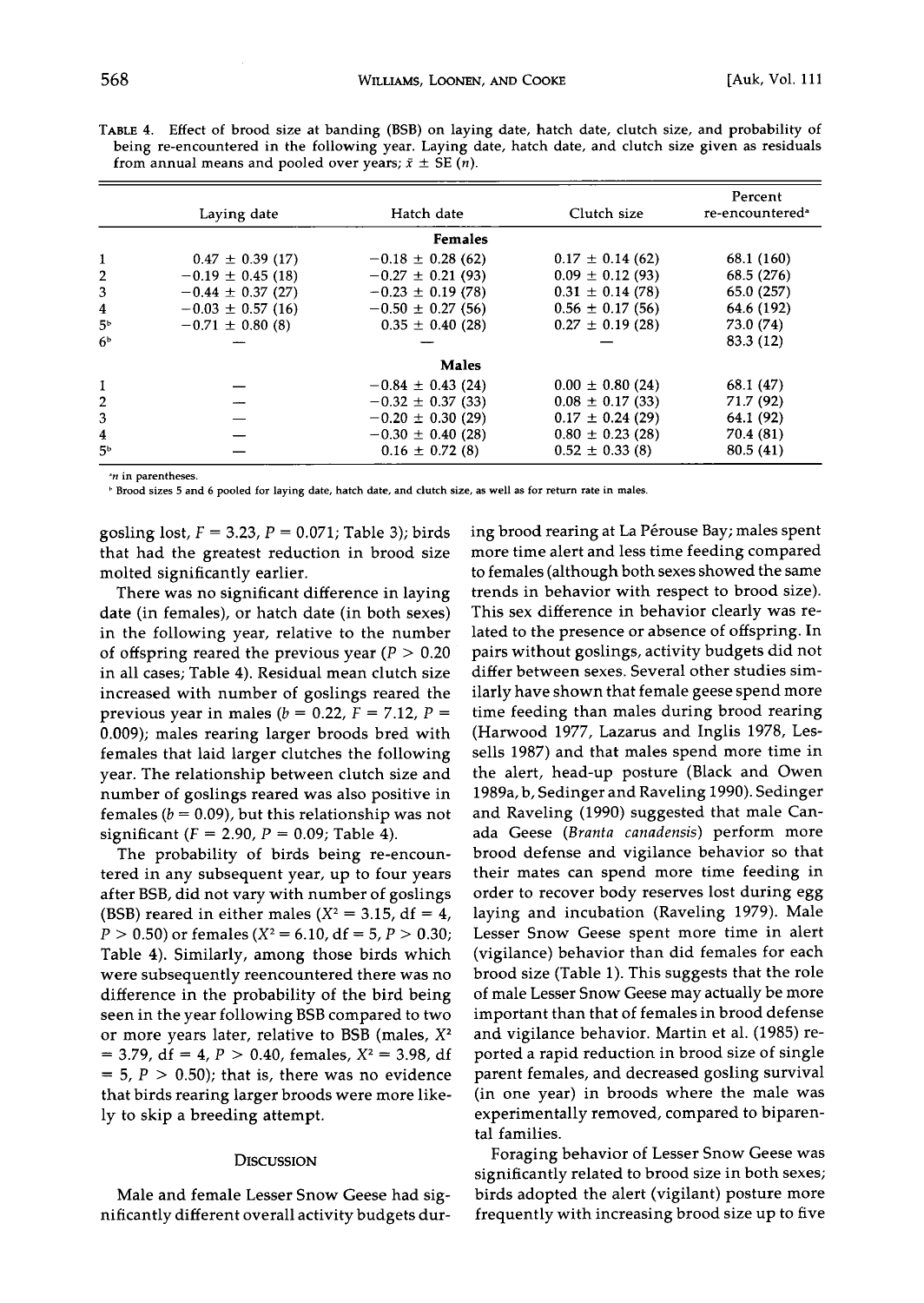**goslings and spent less time feeding with increasing brood size up to seven to eight goslings. We did not manipulate brood size to create experimentally enlarged broods; however, 99.8% (n = 3,466) of broods encountered at banding comprised six or fewer goslings. In addition, the relationship between parental behavior and number of offspring existed over a limited range of smaller brood sizes (from one to five goslings). Data from overall activity budgets also were consistent with this result for females, although not significantly so for males. Females spent a greater proportion of total time alert and a lesser proportion of time feeding as brood size increased from one to five goslings. In males, although activity budgets did not vary significantly with number of goslings, the trends for male behavior and brood size were in the same direction as those for females. Rockwell et al. (1993) showed that older Lesser Snow Geese (seven or more years of age) had lower reproductive success and that this was partly due to increased rates of total brood failure. However, we found no difference in mean female age relative to brood size in our sample. In addition, among known-age birds there was still a significant positive relationship between vigilance behavior and brood size, and a significant negative relationship between feeding behavior and brood size, controlling for female age. Schindler and Lamprecht (1987) similarly concluded that variation in parental behavior with increasing brood size was independent of female age in Bar-headed Geese.** 

**In females (and in males considering all individuals), there was an inverse relationship between time spent alert and time spent feed**ing, but there was no systematic change in the **amount of time spent in other activities. Increases in the time spent in vigilance behavior, with increasing brood size, therefore, are not compensated for by changes in other nonfeeding behaviors. Movement (walking and swimming) and drinking comprised between 70 and 95% of these other behaviors in male and female Lesser Snow Geese, respectively. Continuous movement is an integral part of the foraging strategy of geese because birds rapidly deplete food patches (Prop and Loonen 1988) and have to find new areas to graze. Regular drinking may also be essential in order to maintain water balance in this species which forages mainly on salt-marsh plants. Lesser Snow Geese, therefore, may be unable to further reduce the amount of time they spend in these other activities, even** 

**though this would allow an increase in vigilance behavior while maintaining time spent feeding.** 

In contrast to the present study, Lessells (1987) **found no relationship between time spent feeding and brood size in Lesser Snow Geese at La**  Pérouse Bay in an earlier year (1979). This dif**ference may reflect the long-term decrease in food availability (by up to 75%) that has oc**curred at La Pérouse Bay over the last decade **(Williams et al. 1993; although there were also some methodological and analytical differences between the two studies; C. M. Lessells pers. comm.). Parental behavior may now be constrained by food availability and the adults own food requirements (Loonen et al. in prep.). Schindler and Lamprecht (1987) also found an increase in vigilance behavior and a decrease in time spent feeding in female Bar-headed Geese, but they found no such relationship in males. In contrast, for Canada Geese the percentage of foraging periods spent in the alert posture was greater in males than females, and the proportional increase in vigilance behavior with increasing brood size was twofold greater in males. If pairs without offspring were excluded, time spent alert increased with brood size in males but not in females (Sedinger and Raveling 1990). Several studies of precocial species, therefore, have now demonstrated a reduction in time spent feeding by parental birds, usually as a consequence of increased vigilance behavior, with increasing brood size (see also Madsen 1981, Waiters 1982, Schindler and Lamprecht 1987, Forslund 1993).** 

**Schindler and Lamprecht (1987) suggested that reduced feeding time in female Bar-headed Geese, with increasing brood size, might induce a slower, or incomplete, recovery of body condition following incubation, thus reducing female fitness. However, the only studies to date that have investigated fitness consequences of brood size in precocial species are those of Roh~ wer (1985), Lessells (1986), and Rohwer and Heusmann (1991). Female Canada Geese that reared experimentally enlarged broods had lower body mass at the end of the brood-rearing period, molted later, and laid eggs later the following year, compared to those with smaller broods. However, there was no effect of brood size on overwinter survival or on clutch size in the following year (Lessells ! 986). Rohwer (1985) found no relationship between female mass at the end of the rearing period and brood size in Blue-winged Teals (Anas discors), and adult fe-**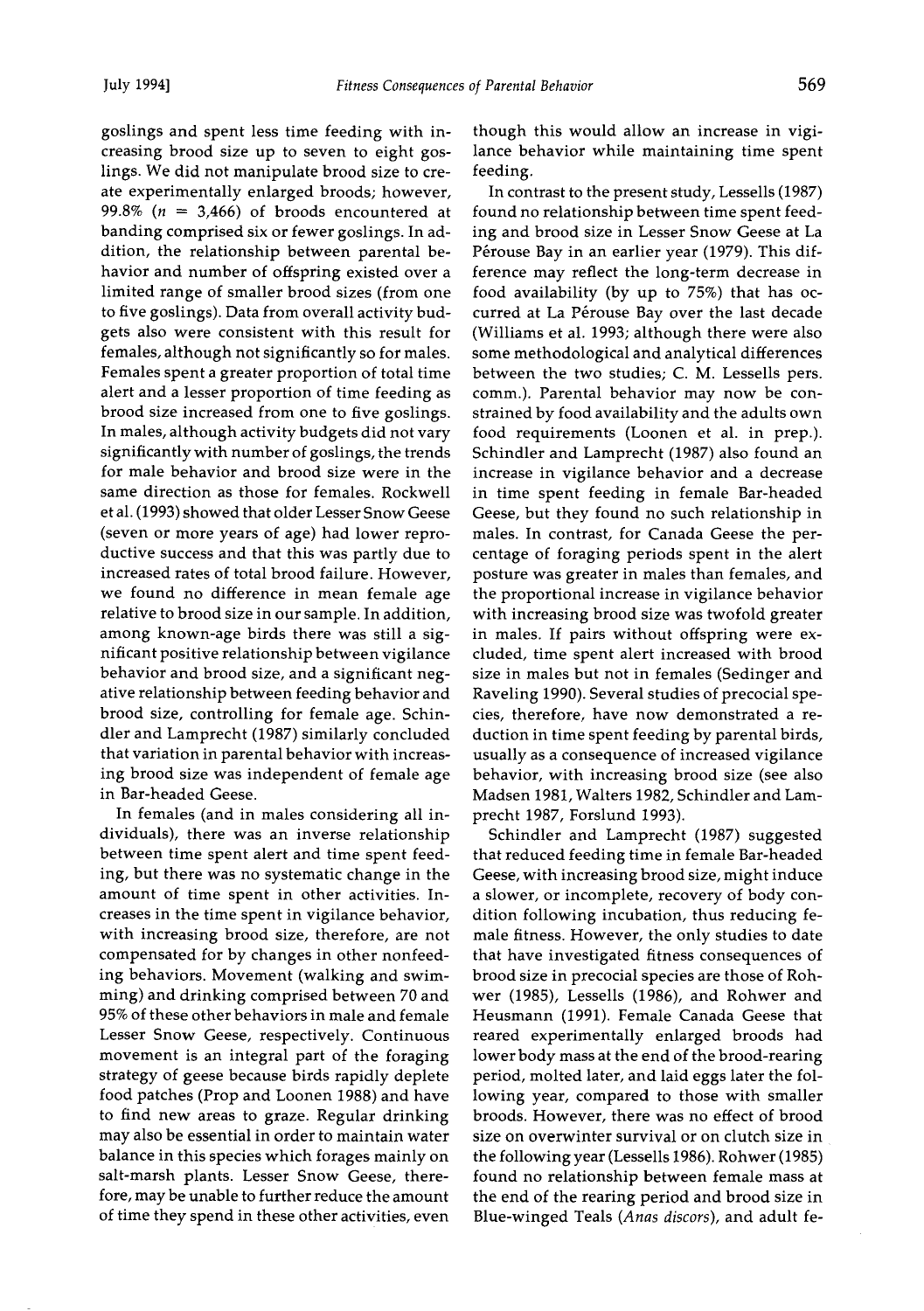**male survival was not related to brood size in the Wood Duck (Aix sponsa; Rohwer and Heusmann 1991). In Lesser Snow Geese, there was no correlation between brood size and adult mass five to six weeks posthatch, but males rearing larger broods molted later than those with small broods. The fact that birds (of both sexes) that lost goslings during brood rearing had significantly more advanced molt, compared to birds losing no goslings, suggests that delayed molt was directly related to the rearing of large broods. Forslund (1993) showed that in Barnacle Geese parents responded immediately to a decrease in brood size by decreasing their vigilance time. Delayed onset of, or slower, molt may be disadvantageous in arctic-nesting geese because it reduces the length of the final feeding phase, between completion of molt and departure from the breeding grounds. This period may be critical in achieving the condition necessary to successfully complete migration (Prop et al. 1984, Owen and Black 1989). Nevertheless, male Lesser Snow Geese with brood sizes of five had ninth primaries that on average were only 13 mm shorter than those with brood sizes of one. As primary feathers grow at a rate of 7 to 8 mm per day in Lesser Snow Geese (Hanson and Jones 1976), the delay in completion of molt would only have been of the order of one to two days. This relatively small effect is consistent with the fact that we found no evidence for a negative effect of increasing brood size on the probability of return in the following year or any residual effect on timing of breeding the following year. In contrast, birds that reared the largest number of goslings laid significantly larger clutches the following year, suggesting that birds rearing the largest number of goslings were, in fact, "better-quality" birds. This is supported by the fact that the trends in return rate and timing of breeding with brood size also were positive rather than negative. Several previous studies have suggested that larger brood sizes may actually be advantageous in geese (Lamprecht 1986, Gregoire and Ankney 1990, Williams in press). For example, in most species, family groups are maintained during the winter. Offspring contribute increasingly to vigilance behavior and assist in conflicts with neighbors throughout the winter, allowing an increase in adult feeding time (Black and Owen 1989a, b). Thus, large brood sizes may enhance, rather than decrease, overwinter survival. Similarly, Prop et al. (1984) showed that larger**  **broods were more dominant and tended to feed in the areas of highest food availability on the breeding grounds.** 

**In conclusion, parental behavior was significantly related to the number of offspring reared**  in Lesser Snow Geese at La Pérouse Bay; parents **of larger broods spent less time feeding and more time in vigilance behavior. However, over the range of naturally observed brood sizes we found no evidence that this was negatively related to parental fitness or future reproductive effort in this precocial species. We are aware of the difficulties of detecting true costs of reproduction (sensu Lessells 1991); additional studies of parent-offspring behavior are required for precocial species, but these should measure both changes in parental behavior and the consequences of these changes to parental fitness.** 

# **ACKNOWLEDGMENTS**

**We thank all the people who helped with tower observations and data collection during this study, and the many people who have contributed to the LPB Snow Goose project since 1976. Kate Lessells provided extensive comments on an earlier draft of this manuscript, and Rudi Drendt and Matthew Collins also provided useful comments. Lesser Snow Goose**  research at La Pérouse Bay has been supported by the **Natural Sciences and Engineering Research Council of Canada (NSERC), the Manitoba Department of Renewable Resources, the Wildlife Management Institute, the Canadian Wildlife Service, the Mississippi and Central Flyway councils, Ducks Unlimited and Ducks Unlimited Incorporated. T.D.W. was supported by an NSERC International Research Fellowship. M.J.J.E.L. received additional support from the Netherlands Foundation for Scientific Research in the Arctic.** 

#### **LITERATURE CITED**

- **ALTMANN, \$. A., \$. \$. WAGNER, AND \$. LENNINGTON. 1977. Two models for the evolution of polygyny. Behav. Ecol. Sociobiol. 2:397-410.**
- **BLACK, J. M., AND M. OwEN. 1989a. Agonistic behavior in Barnacle Goose flocks: Assessment, investment and reproductive success. Anim. Behav. 37:199-209.**
- **BLACK, J. M., AND M. OwEN. 1989b. Parent-offspring relationships in wintering Barnacle Geese. Anim. Behav. 37:187-198.**
- **CLUTTON-BROCK, T. H. 1991. The evolution of parental care. Princeton Univ. Press, Princeton, New Jersey.**
- **CLUTTON-BRocK, T. H., AND C. GODFRAY. 1991. Parental investment. Pages 234-262 in Behavioral ecology: An evolutionary approach (J. R. Krebs**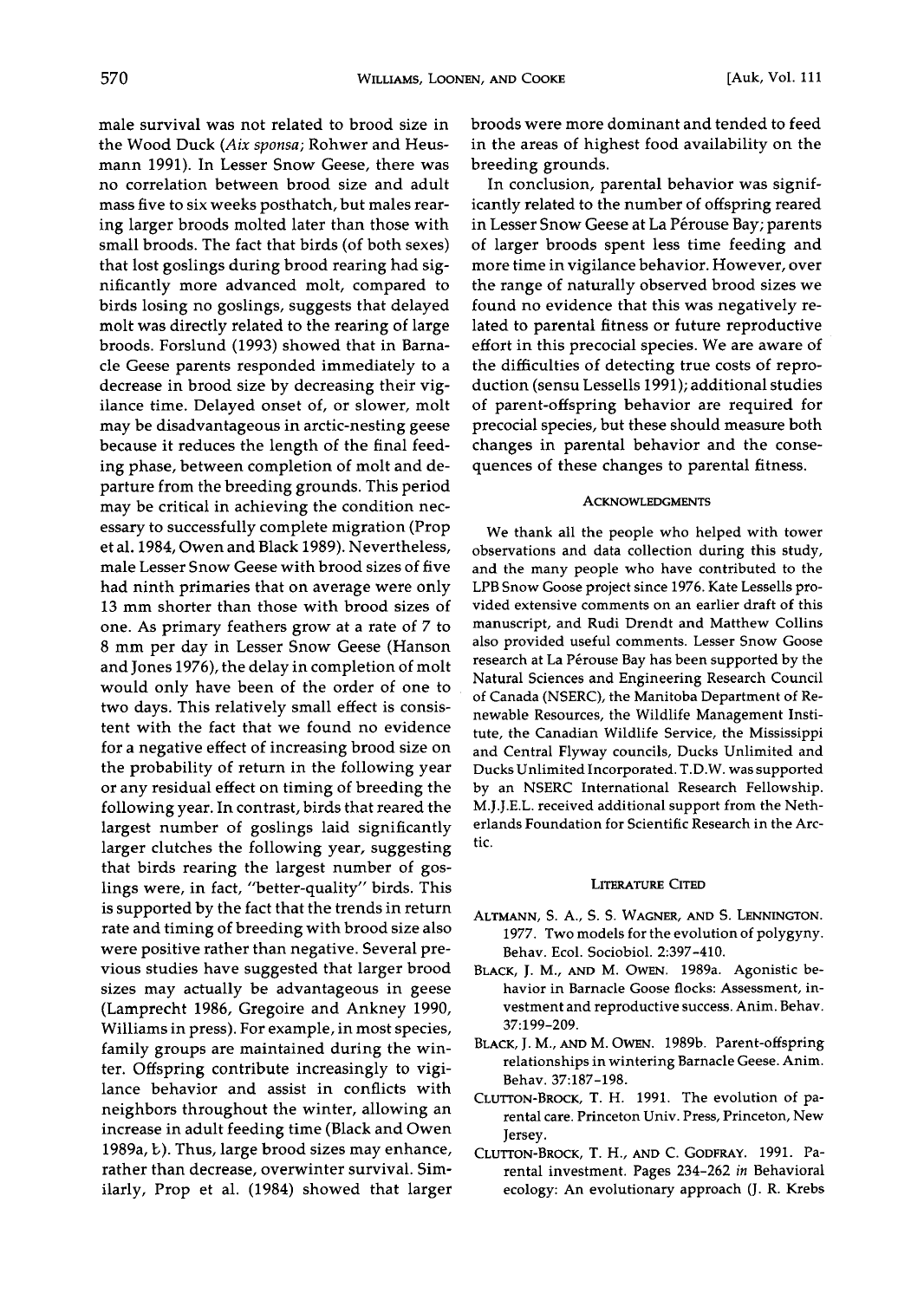**and N. B. Davies, Eds.). Blackwell Scientific Publications, Oxford.** 

- **COOCH, E.G., A•D F. COOKE. 1991. Demographic changes in a snow goose population: Biological and demographic implications. Pages 168-189 in Bird population studies (C. M. Perrins, J-D. Lebreton, and G. J. M. Hirons, Eds.). Oxford Univ. Press, Oxford.**
- **COOKE, F., C. S. FINDLAY, R. F. ROCKWELL, AND J. A. SMITH. 1985. Life-histories of the Lesser Snow Goose (Anser caerulescens). III. The selective value of plumage polymorphisms: Net fecundity. Evolution 39:165-177.**
- **COOKE, F., AND R. F. ROCKWELL. 1988. Reproductive success in a Lesser Snow Goose population. Pages 237-250 in Reproductive success (T. H. Clutton-Brock, Ed.). Univ. Chicago Press, Chicago.**
- DRENT, R. H., AND S. DAAN. 1980. The prudent par**ent: Energetic adjustments in avian breeding. Ardea 68:225-252.**
- **EBERHARDT, L. E., G. G. BROOKS, R. G. ANTHONY, AND W. H. RICKHARD. 1989. Activity budgets of Canada Geese during brood rearing. Auk 106:218- 224.**
- **FORSLUND, P. 1993. Vigilance in relation to brood size and predator abundance in the Barnacle Goose Branta leucopsis. Anim. Behar. 45:965-973.**
- **GREGOIRE, P.E., AND C. D. ANKNEY. 1990. Agonistic behavior and dominance relationships among Lesser Snow Geese during winter and spring migration. Auk 107:550-560.**
- **HANSON, H. C., AND R. L. JONES. 1976. The biogeochemistry of Blue, Snow and Ross' geese. Southern Illinois Univ. Press, Carbondale.**
- **HARWOOD, J. 1977. Summer feeding ecology of Lesser Snow Geese. J. Wildl. Manage. 41:48-55.**
- **HEGNER, R. E., AND J. C. WINGFIELD. 1987. Effects of brood-size manipulations on parental investment, breeding success, and reproductive endocrinology of House Sparrows. Auk 104:470-480.**
- **LACK, D. 1968. Ecological adaptations for breeding in birds. Chapman and Hall, London.**
- LAMPRECHT, J. 1986. Structure and causation of the **dominance hierarchy in a flock of Bar-headed Geese (Anser indicus). Behavior 96:28-48.**
- **LAZARUS, J., AND I. R. INGLIS. 1978. The breeding**  behavior of the Pink-footed Goose: Parental care **and vigilant behavior during the fledging period. Behavior 65:62-88.**
- **LAZARUS, J., AND I. R. INGLIS. 1986. Shared and unshared parental investment, parent-offspring conflict and brood size. Anim. Behar. 34:1791- 1804.**
- **LESSELLS, C. M. 1986. Brood size in Canada Geese: A manipulation experiment. J. Anim. Ecol. 55: 669-689.**
- LESSELLS, C. M. 1987. Parental investment, brood **size and time budgets: Behavior of Lesser Snow Goose families. Ardea 75:189-203.**
- **LESSELLS, C.M. 1991. The evolution of life histories. Pages 32-68 in Behavioural ecology: An evolutionary approach (J. R. Krebs and N. B. Davies, Eds.). Blackwell Scientific Publications, London.**
- **MADSEN, J. 1981. Post-hatching behavior of families and non-breeding Greenland White-fronted Geese. Pages 116-122 in Report of the 1979 Greenland White-fronted Goose Study Expedition to Edalungmiut Nunat, West Greenland (A.D. Fox and D. A. Stroud, Eds.). Aberystwyth, Wales.**
- **MARTIN, K., F. G. COOCH, R. F. ROCKWELL, AND F. COOKE. 1985. Reproductive performance in Lesser Snow Geese: Are two parents essential? Behav. Ecol. Sociobiol. 17:257-263.**
- **NUMERICAL ALGORITHMS GROUP. 1987. GLIMmanual release 3.77. Numerical Algorithms Group, Oxford.**
- **NUR, N. 1984. The consequences of brood size for breeding Blue Tits: I. Adult survival, weight change and the cost of reproduction. J. Anim. Ecol. 53:479-496.**
- **OWEN, M., AND J. M. BLACK. 1989. Factors affecting the survival of Barnacle Geese on migration from the breeding grounds. J. Anim. Ecol. 58:603-617.**
- **PARTRIDGE, L. 1990. Lifetime reproductive success and life-history evolution. Pages 422-440 in Lifetime reproduction in birds (I. Newton, Ed.). Academic Press, London.**
- **PERRINS, C. M. 1965. Population fluctuations and clutch size in the Great Tit Parus major L. J. Anim. Ecol. 34:601-647.**
- **PROP, J., AND M. J. J. E. LOONEN. 1988. Goose flocks and food exploitation: The importance of being first. Pages 1878-1887 in Acta XIX Congressus Internationalis Ornithologici (H. Ouellet, Ed.). Ottawa, Ontario, 1986. National Museum of Natural Sciences, Ottawa.**
- **PROP, J., M. R. VAN EERDEN, AND R. H. DRENT. 1984. Reproductive success of the Barnacle Goose Branta leucopsis in relation to food exploitation on the breeding grounds, western Spitzbergen. Norsk Polar. Skrift. 181:87-117.**
- **RAVELING, D. G. 1979. The annual cycle of body composition of Canada Geese with special reference to control of reproduction. Auk 96:234- 252.**
- **ROCKWELL, R. F., E.G. COOCH, C. B. THOMPSON, AND F. COOKE. 1993. Age and reproductive success in female Lesser Snow Geese: Experience, senescence and the cost of philopatry. J. Anim. Ecol. 62:323-333.**
- ROHWER, F. C. 1985. The adaptive significance of **clutch size in prairie ducks. Auk 102:354-361.**
- **ROHWER, F. C., AND H. W. HEUSMANN. 1991. Effects of brood size and age on survival of female Wood Ducks. Condor 93:817-824.**
- SAS INSTITUTE. 1990. SAS user's guide: Statistics, ver**sion 6. SAS Institute, Inc., Cary, North Carolina.**
- **SCHINDLER, M., AND J. LAMPRECHT. 1987. Increase of**